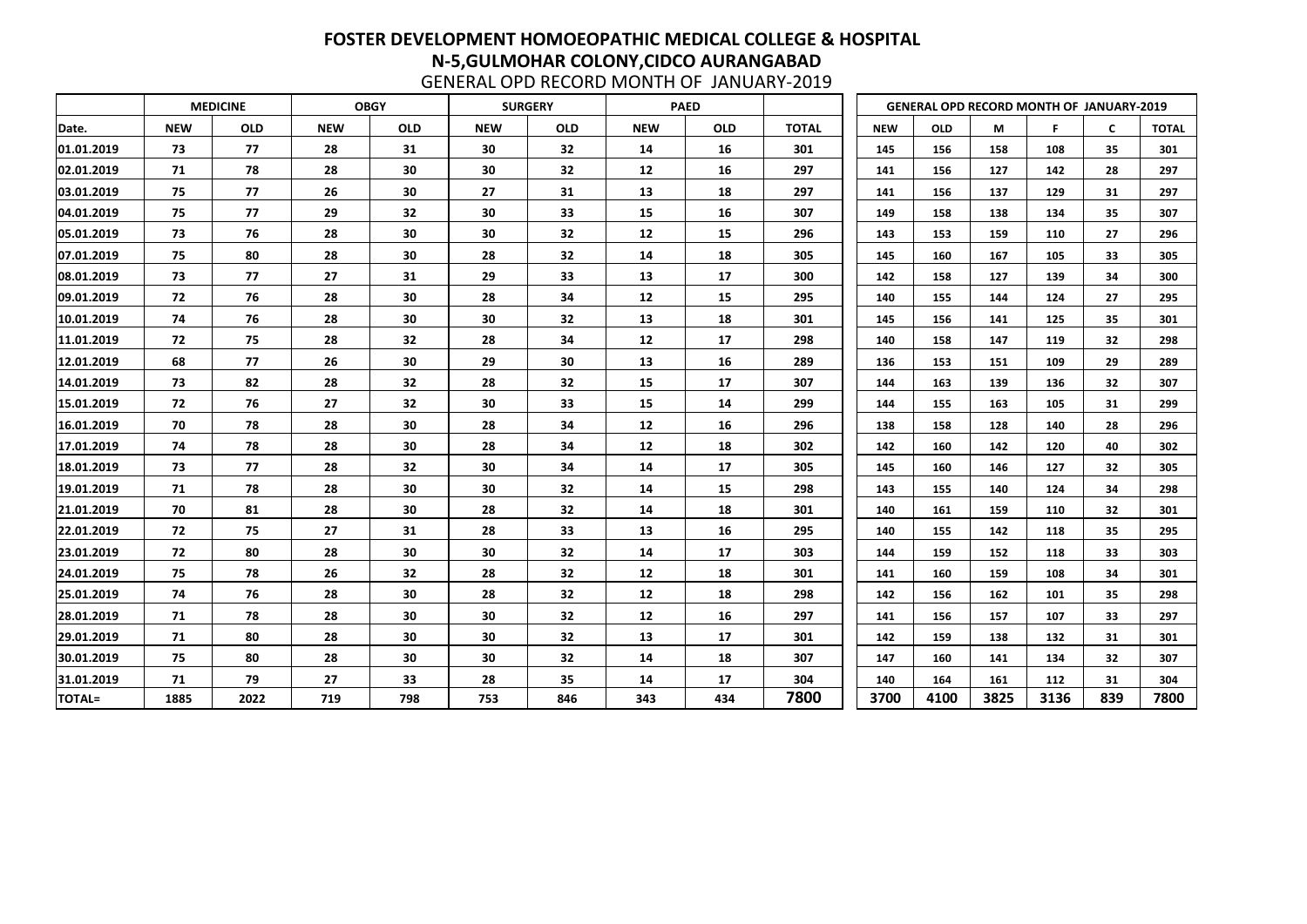|               |            | <b>MEDICINE</b> |            | <b>OBGY</b> |            | <b>SURGERY</b> |            | <b>PAED</b> |              |            |            |     |      | GENERAL OPD RECORD MONTH OF FEBUARY-2019 |                 |              |
|---------------|------------|-----------------|------------|-------------|------------|----------------|------------|-------------|--------------|------------|------------|-----|------|------------------------------------------|-----------------|--------------|
| Date.         | <b>NEW</b> | <b>OLD</b>      | <b>NEW</b> | <b>OLD</b>  | <b>NEW</b> | <b>OLD</b>     | <b>NEW</b> | <b>OLD</b>  | <b>TOTAL</b> | <b>NEW</b> | <b>OLD</b> |     | M    | F                                        | $\mathsf{C}$    | <b>TOTAL</b> |
| 01.02.2019    | 74         | 76              | 28         | 30          | 28         | 32             | 12         | 18          | 298          | 142        |            | 156 | 135  | 124                                      | 39              | 298          |
| 02.02.2019    | 73         | 76              | 31         | 33          | 28         | 32             | 13         | 16          | 302          | 145        | 157        |     | 124  | 144                                      | 34              | 302          |
| 04.02.2019    | 73         | 80              | 28         | 30          | 30         | 32             | 12         | 20          | 305          | 143        | 162        |     | 159  | 114                                      | 32              | 305          |
| 05.02.2019    | 70         | 80              | 27         | 31          | 28         | 32             | 13         | 18          | 299          | 138        | 161        |     | 120  | 144                                      | 35              | 299          |
| 06.02.2019    | 73         | 77              | 27         | 32          | 29         | 33             | 13         | 17          | 301          | 142        | 159        |     | 115  | 150                                      | 36              | 301          |
| 07.02.2019    | 71         | 78              | 28         | 30          | 30         | 32             | 12         | 16          | 297          | 141        | 156        |     | 137  | 130                                      | 30              | 297          |
| 08.02.2019    | 70         | 75              | 28         | 30          | 30         | 32             | 12         | 18          | 295          | 140        | 155        |     | 148  | 116                                      | 31              | 295          |
| 09.02.2019    | 74         | 78              | 28         | 32          | 28         | 33             | 13         | 17          | 303          | 143        | 160        |     | 127  | 142                                      | 34              | 303          |
| 11.02.2019    | 68         | 80              | 28         | 32          | 30         | 34             | 13         | 15          | 300          | 139        | 161        |     | 148  | 124                                      | 28              | 300          |
| 12.02.2019    | 74         | 76              | 28         | 30          | 28         | 32             | 12         | 18          | 298          | 142        |            | 156 | 111  | 153                                      | 24              | 288          |
| 13.02.2019    | 69         | 76              | 27         | 31          | 28         | 32             | 12         | 15          | 290          | 136        | 154        |     | 127  | 127                                      | 36              | 290          |
| 14.02.2019    | 69         | 85              | 28         | 30          | 28         | 34             | 15         | 18          | 307          | 140        | 167        |     | 170  | 104                                      | 33              | 307          |
| 15.02.2019    | 77         | 80              | 28         | 30          | 28         | 32             | 13         | 18          | 306          | 146        | 160        |     | 155  | 119                                      | 32              | 306          |
| 16.02.2019    | 73         | 77              | 28         | 31          | 30         | 33             | 13         | 16          | 301          | 144        | 157        |     | 144  | 125                                      | 32 <sub>2</sub> | 301          |
| 18.02.2019    | 72         | 79              | 28         | 30          | 30         | 32             | 13         | 16          | 300          | 143        | 157        |     | 133  | 138                                      | 29              | 300          |
| 20.02.2019    | 70         | 75              | 28         | 30          | 29         | 33             | 12         | 18          | 295          | 139        | 156        |     | 119  | 146                                      | 30              | 295          |
| 21.02.2019    | 72         | 75              | 27         | 31          | 29         | 32             | 13         | 16          | 295          | 141        | 154        |     | 142  | 124                                      | 29              | 295          |
| 22.02.2019    | 70         | 75              | 28         | 32          | 30         | 34             | 13         | 16          | 298          | 141        | 157        |     | 142  | 127                                      | 29              | 298          |
| 23.02.2019    | 75         | 80              | 28         | 30          | 30         | 32             | 13         | 18          | 306          | 146        | 160        |     | 152  | 123                                      | 31              | 306          |
| 25.02.2019    | 75         | 79              | 28         | 32          | 30         | 33             | 15         | 17          | 309          | 148        | 161        |     | 147  | 127                                      | 35              | 309          |
| 26.02.2019    | 71         | 78              | 29         | 29          | 30         | 32             | 12         | 16          | 297          | 142        | 155        |     | 134  | 145                                      | 28              | 307          |
| 27.02.2019    | 70         | 75              | 28         | 30          | 28         | 32             | 13         | 18          | 294          | 139        | 155        |     | 127  | 132                                      | 35              | 294          |
| 28.02.2019    | 71         | 74              | 28         | 31          | 29         | 34             | 13         | 17          | 297          | 141        | 156        |     | 112  | 149                                      | 36              | 297          |
| <b>TOTAL=</b> | 1654       | 1784            | 644        | 707         | 668        | 749            | 295        | 392         | 6893         | 3261       | 3632       |     | 3128 | 3027                                     | 738             | 6893         |

GENERAL OPD RECORD MONTH OF FEBUARY-2019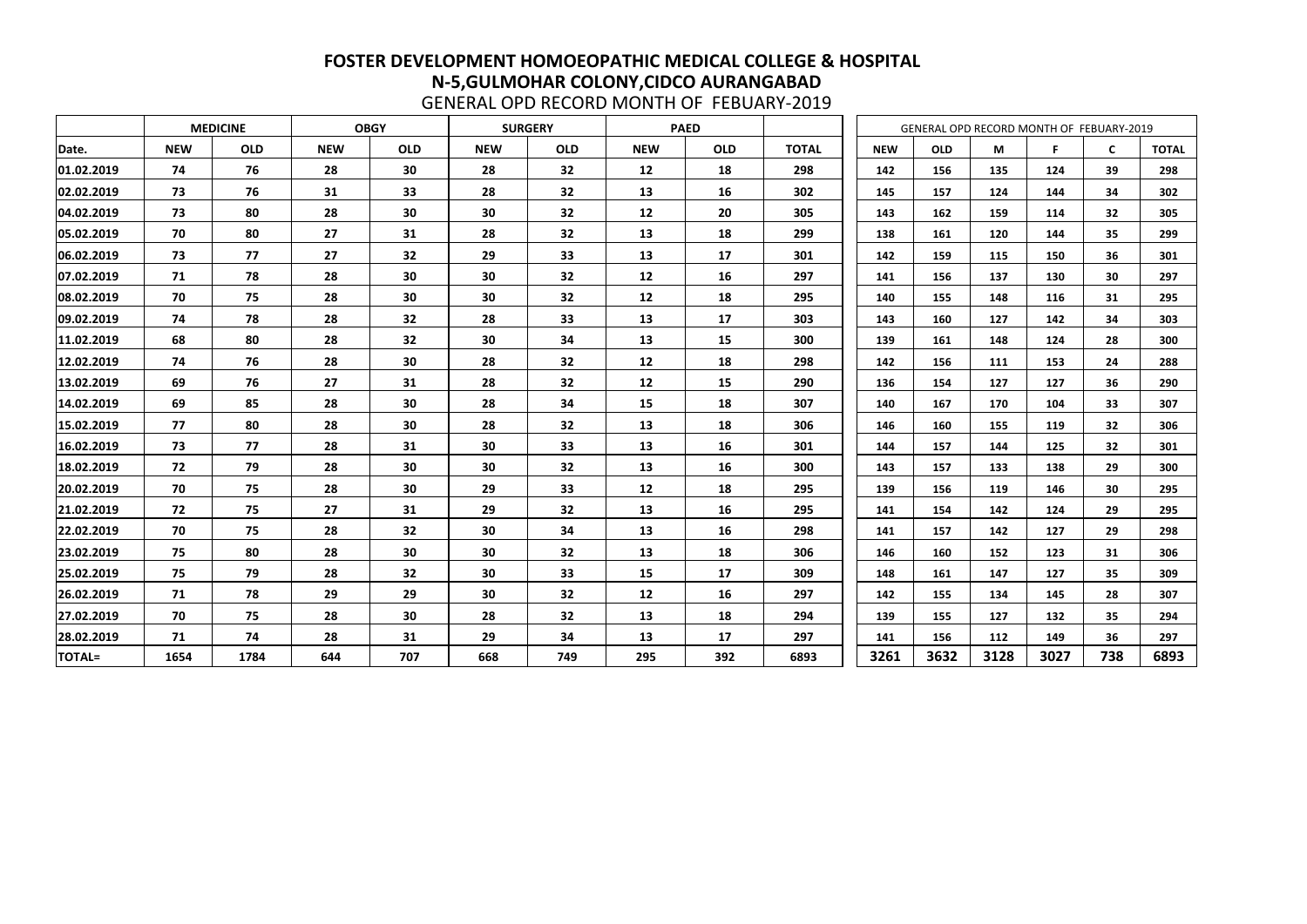|               |            | <b>MEDICINE</b> |            | <b>OBGY</b> |            | <b>SURGERY</b> |            | <b>PAED</b> |              |            |            |      | GENERAL OPD RECORD MONTH OF MARCH-2019 |              |              |
|---------------|------------|-----------------|------------|-------------|------------|----------------|------------|-------------|--------------|------------|------------|------|----------------------------------------|--------------|--------------|
| Date.         | <b>NEW</b> | <b>OLD</b>      | <b>NEW</b> | <b>OLD</b>  | <b>NEW</b> | <b>OLD</b>     | <b>NEW</b> | <b>OLD</b>  | <b>TOTAL</b> | <b>NEW</b> | <b>OLD</b> | М    | F                                      | $\mathsf{C}$ | <b>TOTAL</b> |
| 01.03.2019    | 72         | 78              | 26         | 34          | 25         | 35             | 13         | 16          | 299          | 136        | 163        | 145  | 125                                    | 29           | 299          |
| 02.03.2019    | 74         | 80              | 28         | 30          | 28         | 32             | 12         | 18          | 302          | 142        | 160        | 166  | 106                                    | 30           | 302          |
| 05.03.2019    | 75         | 78              | 28         | 32          | 29         | 34             | 14         | 16          | 306          | 146        | 160        | 171  | 105                                    | 30           | 306          |
| 06.03.2019    | 72         | 80              | 26         | 34          | 28         | 37             | 12         | 16          | 305          | 138        | 167        | 164  | 113                                    | 28           | 305          |
| 07.03.2019    | 75         | 80              | 30         | 32          | 30         | 34             | 12         | 18          | 311          | 147        | 164        | 146  | 135                                    | 30           | 311          |
| 08.03.2019    | 70         | 75              | 25         | 35          | 24         | 38             | 11         | 22          | 300          | 130        | 170        | 156  | 111                                    | 33           | 300          |
| 09.03.2019    | 73         | 82              | 24         | 36          | 26         | 38             | 12         | 16          | 307          | 135        | 172        | 157  | 122                                    | 28           | 307          |
| 11.03.2019    | 70         | 80              | 27         | 30          | 28         | 32             | 12         | 18          | 297          | 137        | 160        | 118  | 150                                    | 29           | 297          |
| 12.03.2019    | 73         | 77              | 28         | 32          | 27         | 31             | 12         | 16          | 296          | 140        | 156        | 152  | 116                                    | 28           | 296          |
| 13.03.2019    | 73         | 78              | 27         | 33          | 26         | 35             | 13         | 16          | 301          | 139        | 162        | 149  | 123                                    | 29           | 301          |
| 14.03.2019    | 71         | 80              | 27         | 30          | 28         | 32             | 12         | 18          | 298          | 138        | 160        | 159  | 109                                    | 30           | 298          |
| 15.03.2019    | 59         | 80              | 26         | 35          | 30         | 38             | 12         | 18          | 298          | 127        | 171        | 151  | 117                                    | 30           | 298          |
| 16.03.2019    | 73         | 80              | 27         | 33          | 28         | 34             | 14         | 16          | 305          | 142        | 163        | 158  | 117                                    | 30           | 305          |
| 18.03.2019    | 74         | 80              | 28         | 32          | 30         | 34             | 12         | 18          | 308          | 144        | 164        | 150  | 128                                    | 30           | 308          |
| 19.03.2019    | 73         | 80              | 22         | 38          | 24         | 35             | 12         | 18          | 302          | 131        | 171        | 143  | 129                                    | 30           | 302          |
| 20.03.2019    | 70         | 78              | 26         | 34          | 28         | 34             | 12         | 15          | 297          | 136        | 161        | 134  | 136                                    | 27           | 297          |
| 22.03.2019    | 66         | 84              | 25         | 30          | 30         | 35             | 12         | 17          | 299          | 133        | 166        | 167  | 103                                    | 29           | 299          |
| 23.03.2019    | 65         | 85              | 25         | 39          | 24         | 40             | 13         | 17          | 308          | 127        | 181        | 143  | 135                                    | 30           | 308          |
| 25.03.2019    | 73         | 78              | 28         | 32          | 28         | 34             | 12         | 16          | 301          | 141        | 160        | 173  | 100                                    | 28           | 301          |
| 26.03.2019    | 74         | 78              | 26         | 32          | 30         | 34             | 12         | 18          | 304          | 142        | 162        | 148  | 126                                    | 30           | 304          |
| 27.03.2019    | 70         | 78              | 28         | 35          | 26         | 33             | 12         | 16          | 298          | 136        | 162        | 126  | 144                                    | 28           | 298          |
| 28.03.2019    | 74         | 79              | 28         | 32          | 28         | 34             | 14         | <b>16</b>   | 305          | 144        | 161        | 145  | 130                                    | 30           | 305          |
| 29.03.2019    | 70         | 77              | 29         | 34          | 27         | 32             | 12         | 17          | 298          | 138        | 160        | 134  | 135                                    | 29           | 298          |
| 30.03.2019    | 70         | 80              | 29         | 33          | 30         | 34             | 12         | 18          | 306          | 141        | 165        | 159  | 117                                    | 30           | 306          |
| <b>TOTAL=</b> | 1709       | 1905            | 643        | 797         | 662        | 829            | 296        | 410         | 7251         | 3310       | 3941       | 3614 | 2932                                   | 705          | 7251         |

GENERAL OPD RECORD MONTH OF MARCH-2019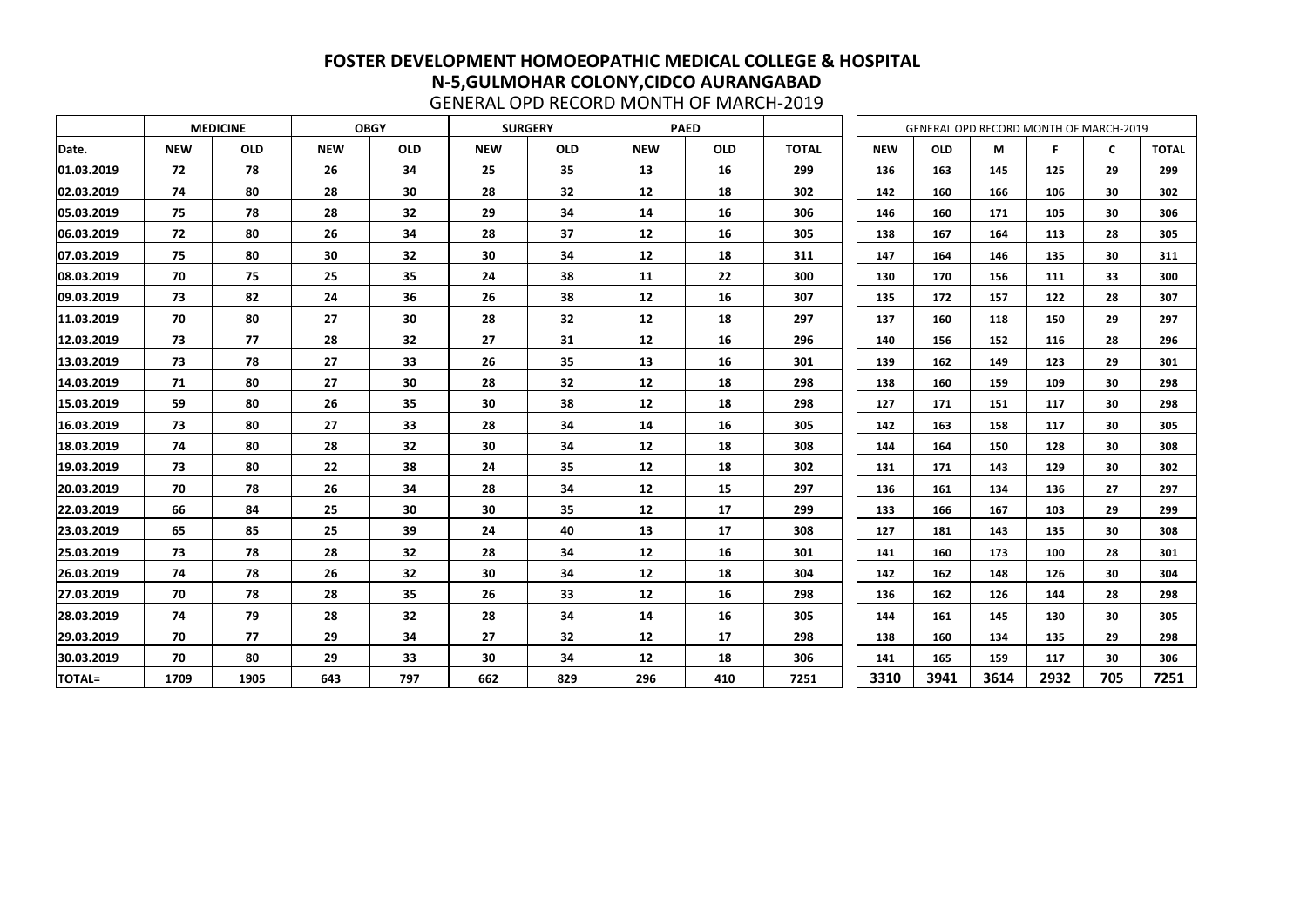|               |            | <b>MEDICINE</b> |            | <b>OBGY</b> |            | <b>SURGERY</b> |            | <b>PAED</b> |              |            | <b>GENERAL OPD RECORD MONTH OF APRIL-2019</b> |      |      |              |              |
|---------------|------------|-----------------|------------|-------------|------------|----------------|------------|-------------|--------------|------------|-----------------------------------------------|------|------|--------------|--------------|
| Date.         | <b>NEW</b> | <b>OLD</b>      | <b>NEW</b> | <b>OLD</b>  | <b>NEW</b> | <b>OLD</b>     | <b>NEW</b> | <b>OLD</b>  | <b>TOTAL</b> | <b>NEW</b> | <b>OLD</b>                                    | M    | F    | $\mathsf{C}$ | <b>TOTAL</b> |
| 01.04.2019    | 75         | 78              | 28         | 31          | 28         | 34             | 12         | 16          | 302          | 143        | 159                                           | 153  | 121  | 28           | 302          |
| 02.04.2019    | 72         | 78              | 25         | 30          | 30         | 34             | 13         | 17          | 299          | 140        | 159                                           | 159  | 110  | 30           | 299          |
| 03.04.2019    | 72         | 81              | 30         | 32          | 28         | 34             | 13         | 18          | 308          | 143        | 165                                           | 158  | 119  | 31           | 308          |
| 04.04.2019    | 73         | 76              | 28         | 32          | 29         | 33             | 13         | 14          | 298          | 143        | 155                                           | 127  | 144  | 27           | 298          |
| 05.04.2019    | 73         | 78              | 24         | 31          | 23         | 37             | 12         | 16          | 294          | 132        | 162                                           | 134  | 132  | 28           | 294          |
| 08.04.2019    | 73         | 78              | 29         | 31          | 30         | 32             | 12         | 16          | 301          | 144        | 157                                           | 147  | 126  | 28           | 301          |
| 09.04.2019    | 72         | 80              | 28         | 33          | 28         | 35             | 13         | 16          | 305          | 141        | 164                                           | 146  | 130  | 29           | 305          |
| 10.04.2019    | 69         | 76              | 27         | 30          | 28         | 32             | 12         | 16          | 290          | 136        | 154                                           | 131  | 131  | 28           | 290          |
| 11.04.2019    | 79         | 79              | 30         | 32          | 30         | 31             | 15         | 16          | 312          | 154        | 158                                           | 144  | 137  | 31           | 312          |
| 12.04.2019    | 74         | 79              | 28         | 34          | 28         | 34             | 14         | 16          | 307          | 144        | 163                                           | 198  | 79   | 30           | 307          |
| 15.04.2019    | 72         | 78              | 27         | 30          | 30         | 33             | 14         | 16          | 300          | 143        | 157                                           | 128  | 142  | 30           | 300          |
| 16.04.2019    | 72         | 76              | 30         | 32          | 28         | 32             | 12         | 16          | 298          | 142        | 156                                           | 128  | 141  | 29           | 298          |
| 18.04.2019    | 72         | 76              | 26         | 33          | 28         | 33             | 14         | 15          | 297          | 140        | 157                                           | 129  | 139  | 29           | 297          |
| 20.04.2019    | 75         | 78              | 27         | 31          | 29         | 33             | 14         | 16          | 303          | 145        | 158                                           | 144  | 129  | 30           | 303          |
| 22.04.2019    | 70         | 83              | 29         | 33          | 29         | 32             | 13         | 18          | 307          | 141        | 166                                           | 134  | 142  | 31           | 307          |
| 24.04.2019    | 70         | 76              | 27         | 30          | 28         | 34             | 12         | 16          | 293          | 137        | 156                                           | 125  | 140  | 28           | 293          |
| 25.04.2019    | 72         | 77              | 26         | 32          | 29         | 34             | 12         | <b>17</b>   | 299          | 139        | 160                                           | 142  | 128  | 29           | 299          |
| 26.04.2019    | 72         | 76              | 27         | 33          | 28         | 31             | 12         | 16          | 295          | 139        | 156                                           | 133  | 134  | 28           | 295          |
| 27.04.2019    | 69         | 81              | 27         | 32          | 27         | 35             | 12         | 18          | 301          | 135        | 166                                           | 149  | 122  | 30           | 301          |
| 29.04.2019    | 74         | 78              | 28         | 30          | 30         | 34             | 14         | 16          | 304          | 146        | 158                                           | 156  | 118  | 30           | 304          |
| 30.04.2014    | 75         | 78              | 31         | 32          | 30         | 33             | 14         | 15          | 308          | 150        | 158                                           | 158  | 121  | 29           | 308          |
| <b>TOTAL=</b> | 1525       | 1640            | 582        | 664         | 598        | 700            | 272        | 340         | 6321         | 2977       | 3344                                          | 3023 | 2685 | 613          | 6321         |

GENERAL OPD RECORD MONTH OF APRIL-2019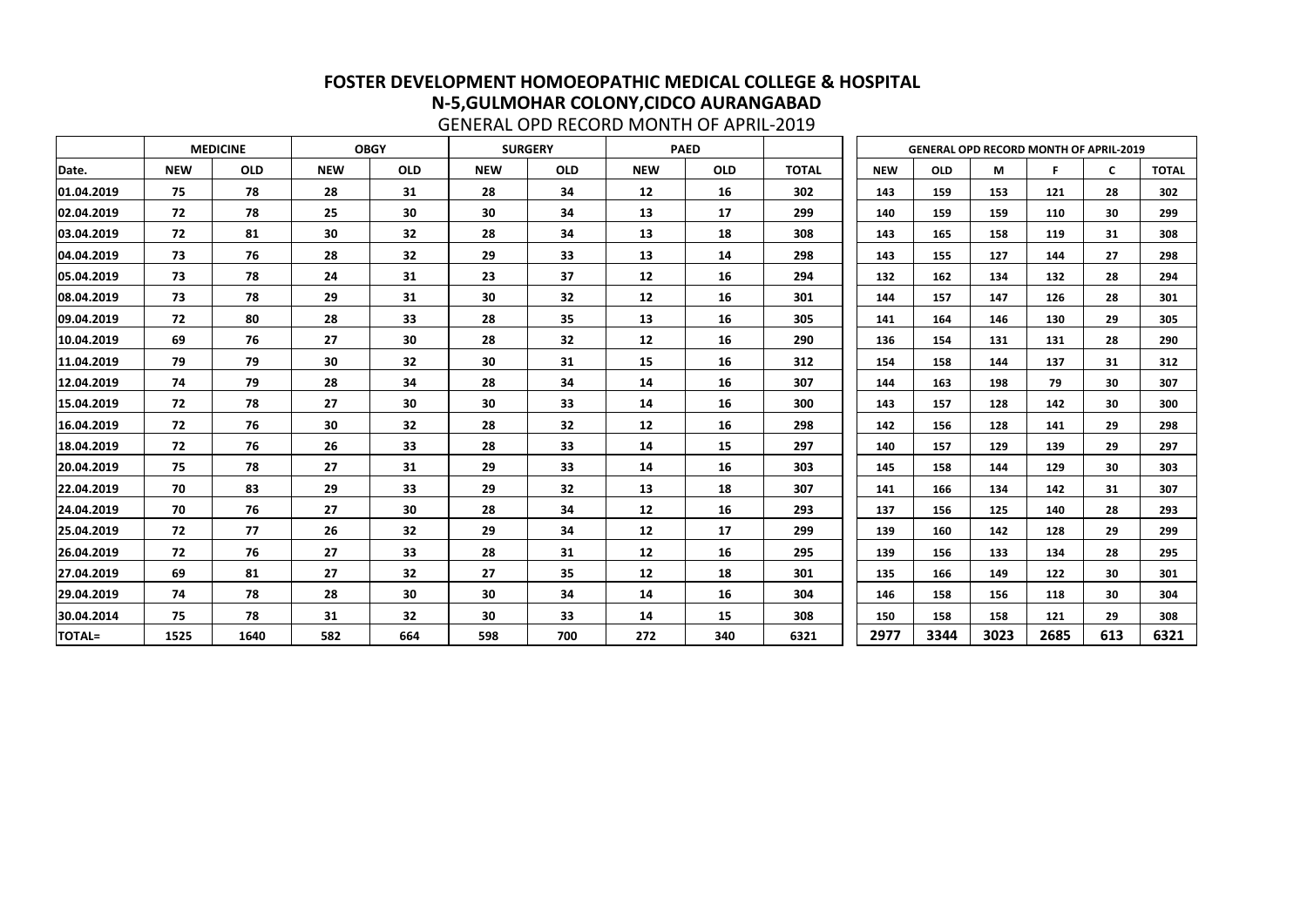|               |            | <b>MEDICINE</b> |            | <b>OBGY</b> |            | <b>SURGERY</b>  |            | <b>PAED</b> |              |            | <b>GENERAL OPD RECORD MONTH OF MAY-2019</b> |      |      |              |              |
|---------------|------------|-----------------|------------|-------------|------------|-----------------|------------|-------------|--------------|------------|---------------------------------------------|------|------|--------------|--------------|
| Date.         | <b>NEW</b> | <b>OLD</b>      | <b>NEW</b> | <b>OLD</b>  | <b>NEW</b> | <b>OLD</b>      | <b>NEW</b> | <b>OLD</b>  | <b>TOTAL</b> | <b>NEW</b> | <b>OLD</b>                                  | М    | F    | $\mathsf{C}$ | <b>TOTAL</b> |
| 02.05.2019    | 72         | 78              | 28         | 33          | 27         | 32              | 13         | 17          | 300          | 140        | 160                                         | 134  | 136  | 30           | 300          |
| 03.05.2019    | 72         | 77              | 27         | 34          | 27         | 33              | 12         | 16          | 298          | 138        | 160                                         | 148  | 122  | 28           | 298          |
| 04.05.2019    | 72         | 76              | 28         | 32          | 27         | 33              | 12         | 16          | 296          | 139        | 157                                         | 145  | 123  | 28           | 296          |
| 06.05.2019    | 75         | 77              | 26         | 34          | 27         | 34              | 13         | 17          | 303          | 141        | 162                                         | 134  | 139  | 30           | 303          |
| 07.05.2019    | 71         | 83              | 28         | 32          | 30         | 32              | 13         | 17          | 306          | 142        | 164                                         | 157  | 119  | 30           | 306          |
| 08.05.2019    | 72         | 76              | 30         | 32          | 28         | 33              | 12         | 15          | 298          | 142        | 156                                         | 132  | 139  | 27           | 298          |
| 09.05.2019    | 72         | 78              | 29         | 32          | 26         | 34              | 13         | 17          | 301          | 140        | 161                                         | 143  | 128  | 30           | 301          |
| 10.05.2019    | 73         | 80              | 28         | 32          | 30         | 32              | 13         | 17          | 305          | 144        | 161                                         | 143  | 132  | 30           | 305          |
| 11.05.2019    | 73         | 76              | 29         | 30          | 29         | 32              | 14         | 16          | 299          | 145        | 154                                         | 132  | 137  | 30           | 299          |
| 13.05.2019    | 72         | 76              | 28         | 32          | 27         | 33              | 12         | 16          | 296          | 139        | 157                                         | 137  | 131  | 28           | 296          |
| 14.05.2019    | 73         | 77              | 29         | 32          | 28         | 31              | 12         | 16          | 298          | 142        | 156                                         | 148  | 122  | 28           | 298          |
| 15.05.2019    | 73         | 79              | 29         | 31          | 30         | 32              | 12         | 16          | 302          | 144        | 158                                         | 161  | 113  | 28           | 302          |
| 16.05.2019    | 70         | 79              | 27         | 33          | 28         | 32              | 12         | 18          | 299          | 137        | 162                                         | 156  | 113  | 30           | 299          |
| 17.05.2019    | 72         | 76              | 26         | 33          | 28         | 33              | 14         | <b>15</b>   | 297          | 140        | 157                                         | 148  | 120  | 29           | 297          |
| 20.05.2019    | 72         | 78              | 27         | 31          | 28         | 33              | 14         | 16          | 299          | 141        | 158                                         | 120  | 149  | 30           | 299          |
| 21.05.2019    | 74         | 76              | 28         | 30          | 30         | 34              | 14         | 16          | 302          | 146        | 156                                         | 139  | 133  | 30           | 302          |
| 22.05.2019    | 74         | 77              | 28         | 31          | 29         | 30              | 13         | 16          | 298          | 144        | 154                                         | 161  | 108  | 29           | 298          |
| 23.05.2019    | 73         | 78              | 29         | 31          | 30         | 32              | 12         | 16          | 301          | 144        | 157                                         | 137  | 136  | 28           | 301          |
| 24.05.2019    | 70         | 77              | 26         | 32          | 30         | 34              | 12         | 17          | 298          | 138        | 160                                         | 128  | 141  | 29           | 298          |
| 25.05.2019    | 74         | 77              | 30         | 31          | 30         | 32              | 14         | 15          | 303          | 148        | 155                                         | 147  | 127  | 29           | 303          |
| 27.05.2019    | 72         | 80              | 26         | 32          | 30         | 36              | 12         | 17          | 305          | 140        | 165                                         | 154  | 122  | 29           | 305          |
| 28.05.2019    | 74         | 75              | 29         | 31          | 28         | 31              | 15         | 16          | 299          | 146        | 153                                         | 140  | 128  | 31           | 299          |
| 29.05.2019    | 74         | 79              | 29         | 32          | 31         | 33              | 12         | 17          | 307          | 146        | 161                                         | 129  | 149  | 29           | 307          |
| 30.01.2019    | 74         | 77              | 29         | 31          | 30         | 31              | 15         | 16          | 303          | 148        | 155                                         | 136  | 136  | 31           | 303          |
| 31.05.2014    | 74         | 77              | 28         | 31          | 29         | 30 <sub>o</sub> | 13         | 16          | 298          | 144        | 154                                         | 147  | 122  | 29           | 298          |
| <b>TOTAL=</b> | 1817       | 1939            | 701        | 795         | 717        | 812             | 323        | 407         | 7511         | 3558       | 3953                                        | 3556 | 3225 | 730          | 7511         |

GENERAL OPD RECORD MONTH OF MAY-2019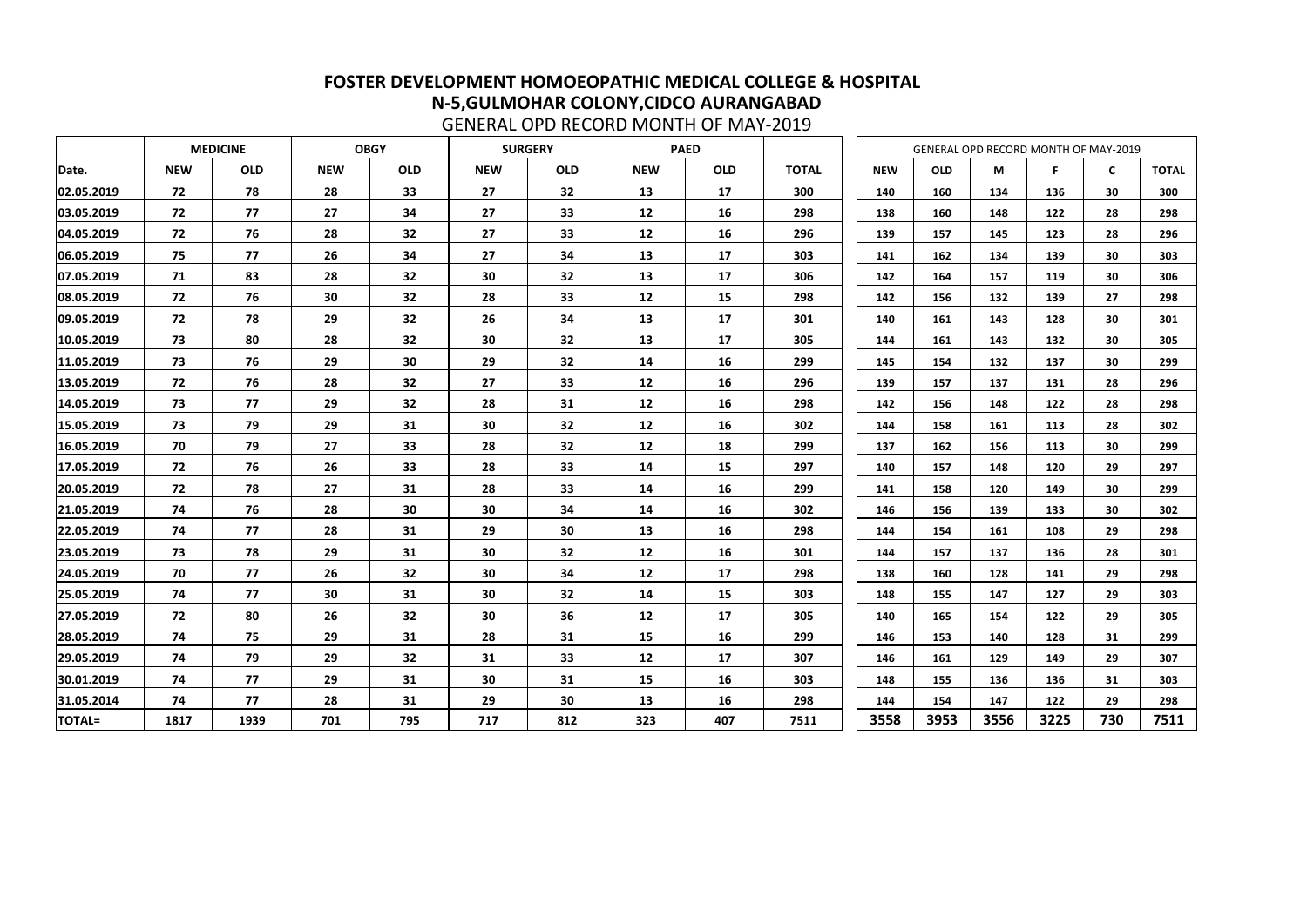|               |            | <b>MEDICINE</b> |            | <b>OBGY</b> |            | <b>SURGERY</b> |            | <b>PAED</b> |              |            |            | <b>GENERAL OPD RECORD MONTH OF JUNE-2019</b> |      |     |              |
|---------------|------------|-----------------|------------|-------------|------------|----------------|------------|-------------|--------------|------------|------------|----------------------------------------------|------|-----|--------------|
| Date.         | <b>NEW</b> | <b>OLD</b>      | <b>NEW</b> | <b>OLD</b>  | <b>NEW</b> | <b>OLD</b>     | <b>NEW</b> | <b>OLD</b>  | <b>TOTAL</b> | <b>NEW</b> | <b>OLD</b> | М                                            | F    | C   | <b>TOTAL</b> |
| 01.06.2019    | 73         | 75              | 29         | 32          | 30         | 32             | 14         | <b>15</b>   | 300          | 146        | 154        | 133                                          | 138  | 29  | 300          |
| 03.06.2019    | 73         | 77              | 26         | 32          | 29         | 34             | 13         | 17          | 301          | 141        | 160        | 122                                          | 149  | 30  | 301          |
| 04.06.2019    | 73         | 75              | 27         | 31          | 28         | 30             | 15         | 16          | 295          | 143        | 152        | 120                                          | 144  | 31  | 295          |
| 06.06.2019    | 75         | 78              | 29         | 31          | 30         | 31             | 15         | 16          | 305          | 149        | 156        | 163                                          | 111  | 31  | 305          |
| 07.06.2019    | 73         | 76              | 30         | 31          | 29         | 32             | 13         | 16          | 300          | 145        | 155        | 129                                          | 142  | 29  | 300          |
| 08.06.2019    | 69         | 76              | 26         | 32          | 30         | 34             | 12         | 17          | 296          | 137        | 159        | 143                                          | 124  | 29  | 296          |
| 10.06.2019    | 74         | 76              | 30         | 31          | 29         | 32             | 14         | 17          | 303          | 147        | 156        | 156                                          | 116  | 31  | 303          |
| 11.06.2019    | 74         | 75              | 29         | 31          | 28         | 30             | 15         | 16          | 298          | 146        | 152        | 164                                          | 103  | 31  | 298          |
| 12.06.2019    | 73         | 75              | 28         | 31          | 29         | 30             | 14         | 16          | 296          | 144        | 152        | 144                                          | 122  | 30  | 296          |
| 13.06.2019    | 74         | 75              | 29         | 31          | 29         | 32             | 15         | 16          | 301          | 147        | 154        | 144                                          | 126  | 31  | 301          |
| 14.06.2019    | 74         | 76              | 29         | 31          | 29         | 32             | 16         | 16          | 303          | 148        | 155        | 143                                          | 128  | 32  | 303          |
| 15.06.2019    | 71         | 77              | 26         | 32          | 30         | 34             | 12         | 17          | 299          | 139        | 160        | 147                                          | 123  | 29  | 299          |
| 17.06.2019    | 75         | 76              | 29         | 33          | 28         | 33             | 15         | 16          | 305          | 147        | 158        | 147                                          | 127  | 31  | 305          |
| 18.06.2019    | 71         | 77              | 26         | 30          | 30         | 34             | 12         | 17          | 297          | 139        | 158        | 139                                          | 129  | 29  | 297          |
| 19.06.2019    | 72         | 78              | 28         | 32          | 27         | 34             | 13         | 17          | 301          | 140        | 161        | 125                                          | 146  | 30  | 301          |
| 20.06.2019    | 72         | 76              | 27         | 33          | 28         | 33             | 13         | 16          | 298          | 140        | 158        | 135                                          | 134  | 29  | 298          |
| 21.06.2019    | 72         | 80              | 29         | 32          | 29         | 33             | 14         | 16          | 305          | 144        | 161        | 146                                          | 129  | 30  | 305          |
| 22.06.2019    | 73         | 77              | 26         | 32          | 29         | 34             | 12         | 17          | 300          | 140        | 160        | 130                                          | 141  | 29  | 300          |
| 24.06.2019    | 73         | 76              | 28         | 33          | 29         | 30             | 12         | 16          | 297          | 142        | 155        | 148                                          | 121  | 28  | 297          |
| 25.06.2019    | 72         | 77              | 29         | 31          | 30         | 32             | 12         | 16          | 299          | 143        | 156        | 146                                          | 125  | 28  | 299          |
| 26.06.2019    | 73         | 77              | 26         | 32          | 29         | 34             | 13         | 17          | 301          | 141        | 160        | 146                                          | 125  | 30  | 301          |
| 27.06.2019    | 74         | 77              | 28         | 31          | 29         | 32             | 12         | 17          | 300          | 143        | 157        | 139                                          | 132  | 29  | 300          |
| 28.06.2019    | 73         | 76              | 27         | 30          | 29         | 32             | 12         | 16          | 295          | 141        | 154        | 144                                          | 123  | 28  | 295          |
| 29.06.2019    | 69         | 78              | 26         | 32          | 29         | 34             | 11         | 18          | 297          | 135        | 162        | 105                                          | 163  | 29  | 297          |
| <b>TOTAL=</b> | 1745       | 1836            | 667        | 757         | 696        | 778            | 319        | 394         | 7192         | 3427       | 3765       | 3358                                         | 3121 | 713 | 7192         |

GENERAL OPD RECORD MONTH OF JUNE-2019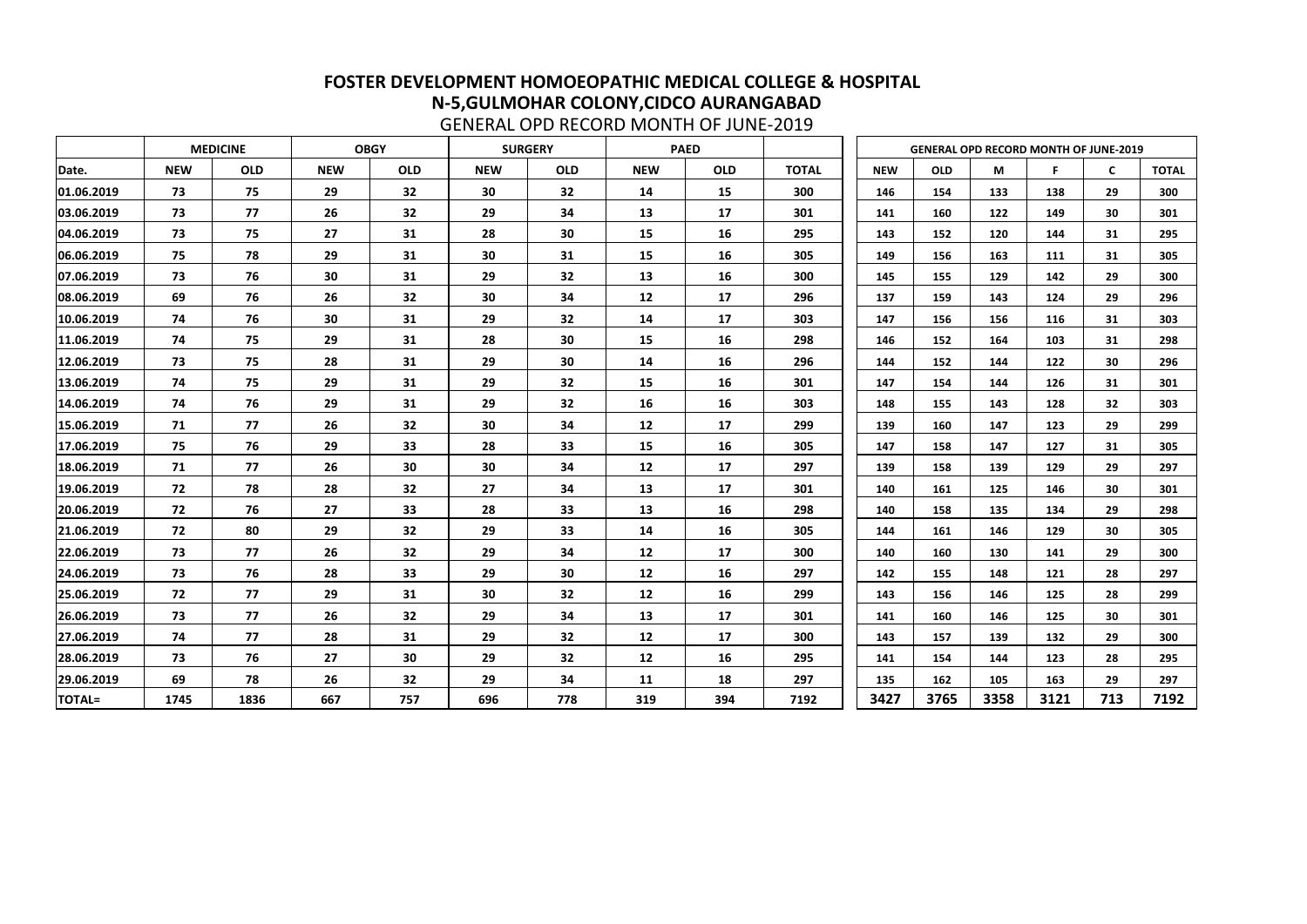|               |            | <b>MEDICINE</b> |            | <b>OBGY</b> |            | <b>SURGERY</b> |            | <b>PAED</b> |              |            | <b>GENERAL OPD RECORD MONTH OF JULY-2019</b> |      |      |     |              |
|---------------|------------|-----------------|------------|-------------|------------|----------------|------------|-------------|--------------|------------|----------------------------------------------|------|------|-----|--------------|
| Date.         | <b>NEW</b> | <b>OLD</b>      | <b>NEW</b> | <b>OLD</b>  | <b>NEW</b> | <b>OLD</b>     | <b>NEW</b> | <b>OLD</b>  | <b>TOTAL</b> | <b>NEW</b> | <b>OLD</b>                                   | M    | F    | C   | <b>TOTAL</b> |
| 01.07.2019    | 74         | 77              | 28         | 30          | 26         | 29             | 14         | 15          | 293          | 142        | 151                                          | 111  | 153  | 29  | 293          |
| 02.07.2019    | 73         | 75              | 28         | 30          | 29         | 34             | 14         | 17          | 300          | 144        | 156                                          | 159  | 110  | 31  | 300          |
| 03.07.2019    | 74         | 77              | 29         | 32          | 28         | 33             | 14         | 18          | 305          | 145        | 160                                          | 161  | 112  | 32  | 305          |
| 04.07.2019    | 73         | 75              | 28         | 30          | 29         | 34             | 14         | 17          | 300          | 144        | 156                                          | 165  | 104  | 31  | 300          |
| 05.07.2019    | 75         | 78              | 28         | 30          | 26         | 29             | 14         | 15          | 295          | 143        | 152                                          | 134  | 132  | 29  | 295          |
| 06.07.2019    | 74         | 76              | 30         | 31          | 29         | 32             | 14         | 16          | 302          | 147        | 155                                          | 129  | 143  | 30  | 302          |
| 08.07.2019    | 79         | 76              | 32         | 31          | 33         | 30             | 14         | 17          | 312          | 158        | 154                                          | 139  | 142  | 31  | 312          |
| 09.07.2019    | 74         | 77              | 29         | 31          | 30         | 32             | 14         | 16          | 303          | 147        | 156                                          | 125  | 148  | 30  | 303          |
| 10.07.2019    | 72         | 76              | 28         | 30          | 28         | 31             | 14         | 16          | 295          | 142        | 153                                          | 151  | 114  | 30  | 295          |
| 11.07.2019    | 73         | 77              | 29         | 31          | 28         | 32             | 14         | 16          | 300          | 144        | 156                                          | 138  | 132  | 30  | 300          |
| 12.07.2019    | 76         | 78              | 28         | 30          | 27         | 29             | 14         | 15          | 297          | 145        | 152                                          | 150  | 118  | 29  | 297          |
| 13.07.2019    | 72         | 75              | 28         | 30          | 29         | 30             | 14         | 16          | 294          | 143        | 151                                          | 139  | 125  | 30  | 294          |
| 15.07.2019    | 73         | 76              | 29         | 31          | 30         | 32             | 14         | 16          | 301          | 146        | 155                                          | 151  | 120  | 30  | 301          |
| 16.07.2019    | 72         | 78              | 28         | 29          | 28         | 32             | 15         | 17          | 299          | 143        | 156                                          | 145  | 122  | 32  | 299          |
| 17.07.2019    | 74         | 76              | 28         | 32          | 28         | 31             | 13         | 17          | 299          | 143        | 156                                          | 172  | 97   | 30  | 299          |
| 18.07.2019    | 68         | 77              | 28         | 30          | 29         | 34             | 12         | 17          | 295          | 137        | 158                                          | 167  | 99   | 29  | 295          |
| 19.07.2019    | 70         | 77              | 26         | 32          | 29         | 34             | 12         | 17          | 297          | 137        | 160                                          | 159  | 109  | 29  | 297          |
| 20.07.2019    | 74         | 76              | 27         | 33          | 28         | 32             | 14         | 16          | 300          | 143        | 157                                          | 147  | 123  | 30  | 300          |
| 22.07.2019    | 73         | 77              | 29         | 31          | 30         | 32             | 14         | 16          | 302          | 146        | 156                                          | 141  | 131  | 30  | 302          |
| 23.07.2019    | 74         | 78              | 28         | 30          | 26         | 29             | 14         | 15          | 294          | 142        | 152                                          | 135  | 130  | 29  | 294          |
| 24.07.2019    | 72         | 76              | 29         | 32          | 26         | 34             | 13         | 16          | 298          | 140        | 158                                          | 137  | 132  | 29  | 298          |
| 25.07.2019    | 74         | 77              | 27         | 33          | 28         | 32             | 14         | 16          | 301          | 143        | 158                                          | 148  | 123  | 30  | 301          |
| 26.07.2019    | 72         | 78              | 28         | 29          | 28         | 32             | 15         | 17          | 299          | 143        | 156                                          | 140  | 127  | 32  | 299          |
| 27.07.2019    | 72         | 76              | 29         | 31          | 28         | 30             | 13         | 16          | 295          | 142        | 153                                          | 150  | 116  | 29  | 295          |
| 29.07.2019    | 74         | 77              | 27         | 34          | 29         | 33             | 14         | 16          | 304          | 144        | 160                                          | 154  | 120  | 30  | 304          |
| 30.07.2019    | 72         | 78              | 26         | 32          | 30         | 32             | 12         | 18          | 300          | 140        | 160                                          | 163  | 107  | 30  | 300          |
| 31.07.2019    | 73         | 75              | 27         | 32          | 28         | 31             | 16         | 14          | 296          | 144        | 152                                          | 141  | 125  | 30  | 296          |
| <b>TOTAL=</b> | 1976       | 2069            | 761        | 837         | 767        | 855            | 373        | 438         | 8076         | 3877       | 4199                                         | 3951 | 3314 | 811 | 8076         |

GENERAL OPD RECORD MONTH OF JULY-2019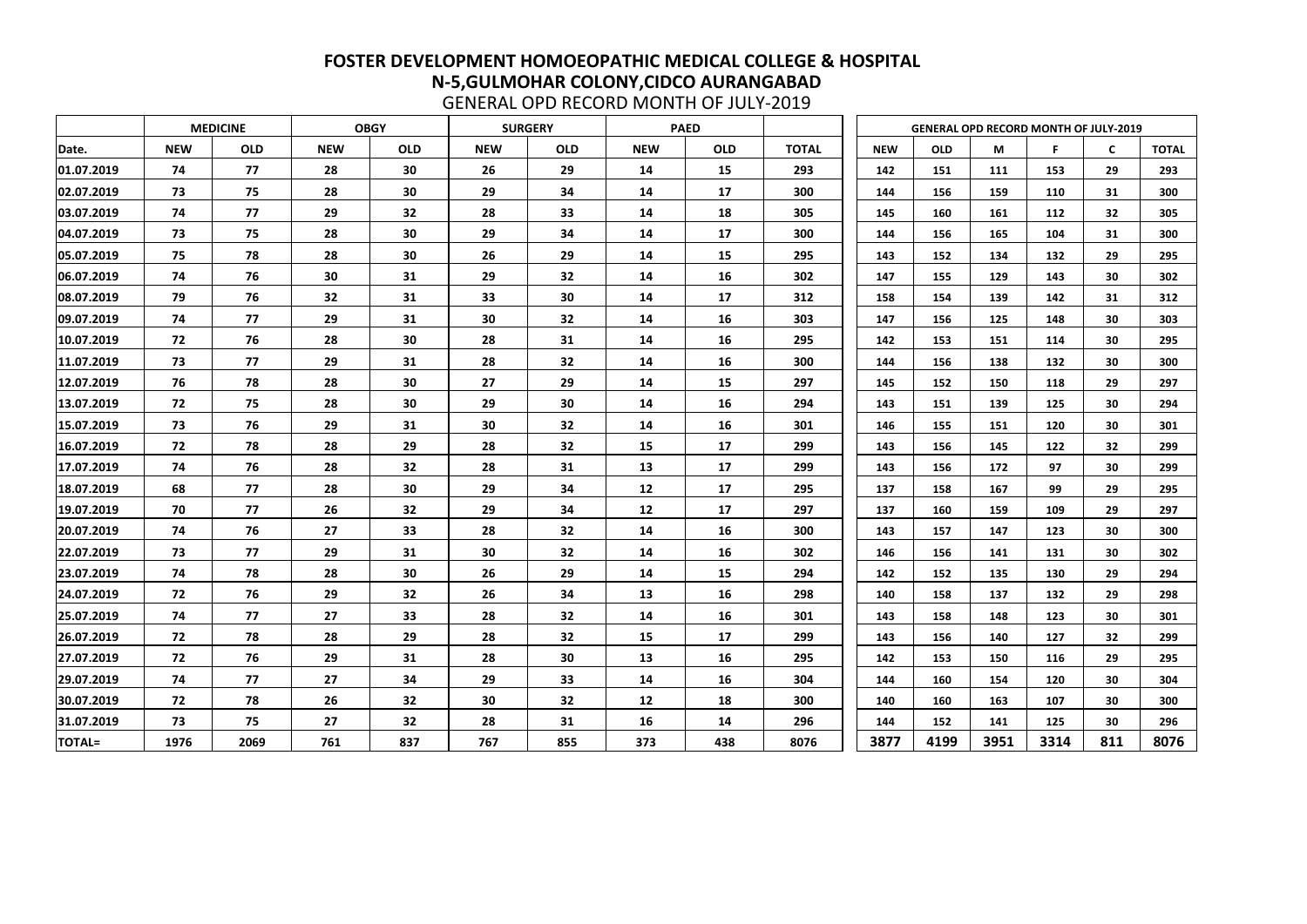|               |            | <b>MEDICINE</b> |            | <b>OBGY</b> |            | <b>SURGERY</b> |            | <b>PAED</b> |              |            |            | <b>GENERAL OPD RECORD MONTH OF AUGUST-2019</b> |      |                 |              |
|---------------|------------|-----------------|------------|-------------|------------|----------------|------------|-------------|--------------|------------|------------|------------------------------------------------|------|-----------------|--------------|
| Date.         | <b>NEW</b> | <b>OLD</b>      | <b>NEW</b> | <b>OLD</b>  | <b>NEW</b> | <b>OLD</b>     | <b>NEW</b> | <b>OLD</b>  | <b>TOTAL</b> | <b>NEW</b> | <b>OLD</b> | M                                              |      | $\mathsf{C}$    | <b>TOTAL</b> |
| 01.08.2019    | 73         | 76              | 29         | 33          | 27         | 34             | 14         | 16          | 302          | 143        | 159        | 158                                            | 114  | 30              | 302          |
| 02.08.2019    | 73         | 77              | 27         | 33          | 28         | 32             | 14         | 16          | 300          | 142        | 158        | 156                                            | 114  | 30              | 300          |
| 03.08.2019    | 72         | 78              | 29         | 31          | 28         | 30             | 13         | 16          | 297          | 142        | 155        | 139                                            | 129  | 29              | 297          |
| 05.08.2019    | 72         | 77              | 27         | 33          | 28         | 32             | 14         | 16          | 299          | 141        | 158        | 115                                            | 154  | 30              | 299          |
| 06.08.2019    | 72         | 78              | 27         | 33          | 29         | 34             | 13         | 17          | 303          | 141        | 162        | 180                                            | 93   | 30              | 303          |
| 07.08.2019    | 73         | 75              | 28         | 32          | 28         | 31             | 13         | 17          | 297          | 142        | 155        | 172                                            | 95   | 30              | 297          |
| 08.08.2019    | 74         | 76              | 29         | 32          | 30         | 33             | 14         | 16          | 304          | 147        | 157        | 175                                            | 99   | 30              | 304          |
| 09.08.2019    | 69         | 73              | 27         | 31          | 28         | 32             | 13         | 16          | 289          | 137        | 152        | 144                                            | 116  | 29              | 289          |
| 10.08.2019    | 74         | 76              | 27         | 31          | 27         | 32             | 15         | 17          | 299          | 143        | 156        | 136                                            | 131  | 32              | 299          |
| 13.08.2019    | 72         | 77              | 29         | 32          | 28         | 32             | 14         | 16          | 300          | 143        | 157        | 144                                            | 126  | 30              | 300          |
| 14.08.2019    | 72         | 80              | 26         | 32          | 30         | 32             | 12         | 18          | 302          | 140        | 162        | 145                                            | 127  | 30              | 302          |
| 16.08.2019    | 73         | 77              | 29         | 32          | 30         | 32             | 15         | 17          | 305          | 147        | 158        | 165                                            | 108  | 32 <sub>2</sub> | 305          |
| 19.08.2019    | 72         | 80              | 27         | 32          | 30         | 33             | 12         | 18          | 304          | 141        | 163        | 168                                            | 106  | 30              | 304          |
| 20.08.2019    | 70         | 76              | 26         | 32          | 29         | 34             | 12         | 17          | 296          | 137        | 159        | 137                                            | 130  | 29              | 296          |
| 21.08.2019    | 71         | 74              | 28         | 31          | 27         | 32             | 13         | 17          | 293          | 139        | 154        | 125                                            | 138  | 30              | 293          |
| 22.08.2019    | 72         | 76              | 29         | 31          | 28         | 32             | 14         | 16          | 298          | 143        | 155        | 145                                            | 123  | 30              | 298          |
| 23.08.2019    | 70         | 77              | 26         | 32          | 29         | 34             | 12         | 17          | 297          | 137        | 160        | 153                                            | 115  | 29              | 297          |
| 24.08.2019    | 76         | 73              | 33         | 28          | 32         | 29             | 13         | 17          | 301          | 154        | 147        | 140                                            | 131  | 30              | 301          |
| 26.08.2019    | 73         | 76              | 28         | 34          | 30         | 33             | 13         | 17          | 304          | 144        | 160        | 149                                            | 125  | 30              | 304          |
| 27.08.2019    | 73         | 77              | 27         | 32          | 30         | 33             | 13         | 17          | 302          | 143        | 159        | 159                                            | 113  | 30              | 302          |
| 28.08.2019    | 74         | 76              | 29         | 32          | 29         | 33             | 13         | 17          | 303          | 145        | 158        | 143                                            | 130  | 30              | 303          |
| 29.08.2019    | 74         | 77              | 28         | 33          | 30         | 32             | 13         | 18          | 305          | 145        | 160        | 137                                            | 137  | 31              | 305          |
| 30.08.2019    | 73         | 75              | 28         | 30          | 30         | 32             | 12         | 16          | 296          | 143        | 153        | 150                                            | 118  | 28              | 296          |
| 31.08.2019    | 74         | 76              | 28         | 30          | 28         | 32             | 13         | 18          | 299          | 143        | 156        | 143                                            | 125  | 31              | 299          |
| <b>TOTAL=</b> | 1741       | 1833            | 671        | 762         | 693        | 775            | 317        | 403         | 7195         | 3422       | 3773       | 3578                                           | 2897 | 720             | 7195         |

GENERAL OPD RECORD MONTH OF AUGUST-2019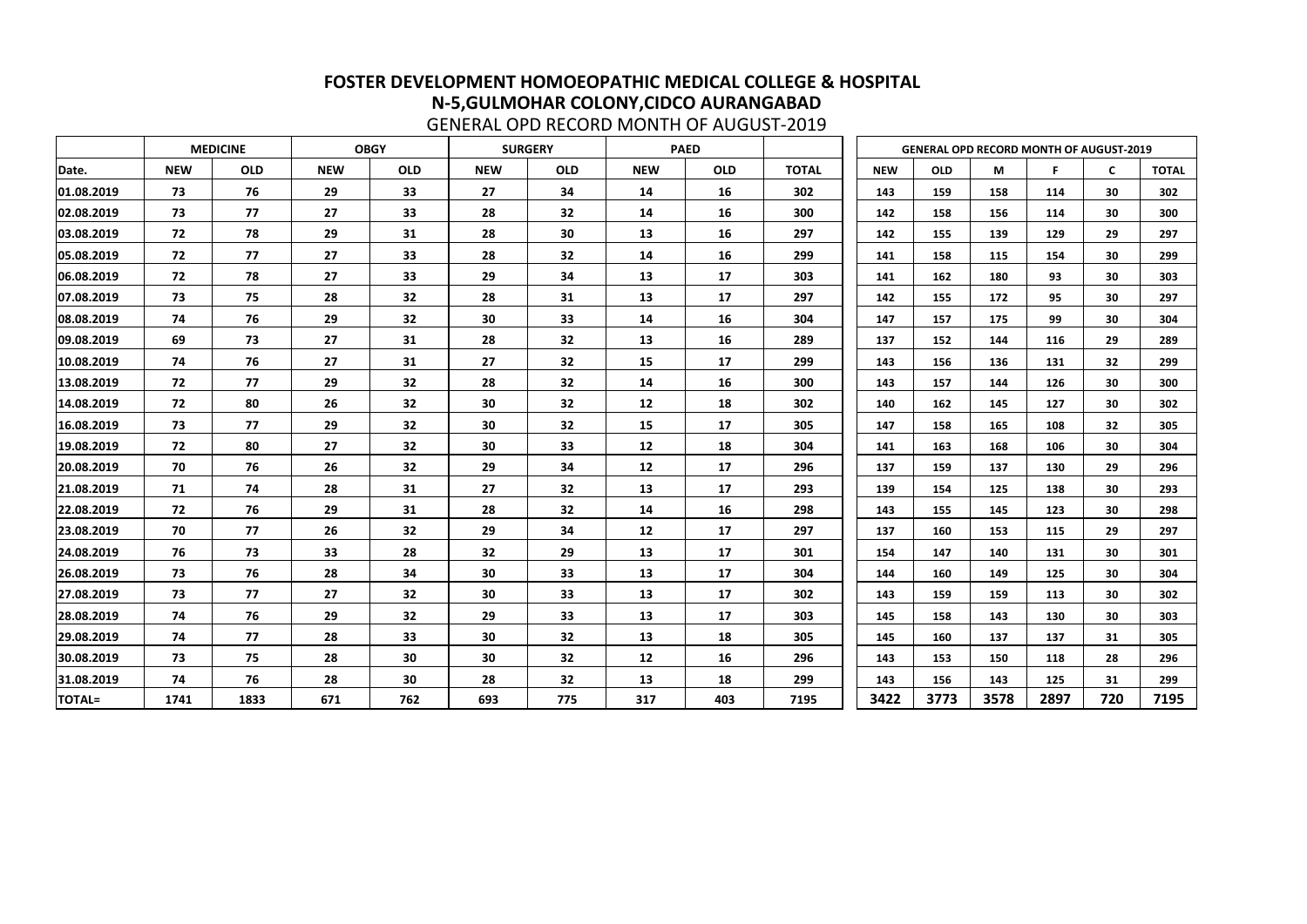|               |            | <b>MEDICINE</b> |            | <b>OBGY</b> |            | <b>SURGERY</b> |            | <b>PAED</b> |              |            | <b>GENERAL OPD RECORD MONTH OF SEPTEMBER-2019</b> |      |      |              |              |
|---------------|------------|-----------------|------------|-------------|------------|----------------|------------|-------------|--------------|------------|---------------------------------------------------|------|------|--------------|--------------|
| Date.         | <b>NEW</b> | <b>OLD</b>      | <b>NEW</b> | <b>OLD</b>  | <b>NEW</b> | <b>OLD</b>     | <b>NEW</b> | <b>OLD</b>  | <b>TOTAL</b> | <b>NEW</b> | <b>OLD</b>                                        | M    | F    | $\mathsf{C}$ | <b>TOTAL</b> |
| 03.09.2019    | 72         | 75              | 28         | 30          | 30         | 32             | 12         | 16          | 295          | 142        | 153                                               | 130  | 137  | 28           | 295          |
| 04.09.2019    | 71         | 77              | 26         | 32          | 29         | 34             | 12         | 17          | 298          | 138        | 160                                               | 145  | 124  | 29           | 298          |
| 05.09.2019    | 74         | 77              | 27         | 33          | 29         | 32             | 13         | 17          | 302          | 143        | 159                                               | 139  | 133  | 30           | 302          |
| 06.09.2019    | 73         | 76              | 28         | 33          | 30         | 31             | 13         | 17          | 301          | 144        | 157                                               | 139  | 132  | 30           | 301          |
| 07.09.2019    | 70         | 76              | 26         | 32          | 29         | 34             | 12         | 17          | 296          | 137        | 159                                               | 127  | 140  | 29           | 296          |
| 09.09.2019    | 72         | 78              | 28         | 31          | 28         | 32             | 13         | 17          | 299          | 141        | 158                                               | 137  | 132  | 30           | 299          |
| 11.09.2019    | 73         | 78              | 28         | 33          | 28         | 32             | 14         | 16          | 302          | 143        | 159                                               | 164  | 108  | 30           | 302          |
| 12.09.2019    | 68         | 73              | 23         | 26          | 24         | 27             | 9          | 11          | 261          | 124        | 137                                               | 114  | 127  | 20           | 261          |
| 13.09.2019    | 72         | 78              | 25         | 35          | 26         | 34             | 12         | 18          | 300          | 135        | 165                                               | 138  | 132  | 30           | 300          |
| 14.09.2019    | 71         | 76              | 29         | 31          | 28         | 32             | 14         | 16          | 297          | 142        | 155                                               | 144  | 123  | 30           | 297          |
| 16.09.2019    | 73         | 77              | 28         | 30          | 30         | 32             | 14         | 16          | 300          | 145        | 155                                               | 140  | 130  | 30           | 300          |
| 17.09.2019    | 70         | 77              | 27         | 30          | 29         | 32             | 12         | 18          | 295          | 138        | 157                                               | 157  | 108  | 30           | 295          |
| 18.09.2019    | 72         | 78              | 25         | 35          | 27         | 33             | 12         | 18          | 300          | 136        | 164                                               | 130  | 140  | 30           | 300          |
| 19.09.2019    | 72         | 75              | 25         | 35          | 27         | 33             | 12         | 18          | 297          | 136        | 161                                               | 138  | 129  | 30           | 297          |
| 20.09.2019    | 70         | 77              | 28         | 30          | 30         | 32             | 12         | 16          | 295          | 140        | 155                                               | 111  | 156  | 28           | 295          |
| 21.09.2019    | 72         | 78              | 26         | 32          | 30         | 33             | 12         | 18          | 301          | 140        | 161                                               | 152  | 119  | 30           | 301          |
| 23.09.2019    | 74         | 77              | 28         | 32          | 26         | 34             | 14         | 16          | 301          | 142        | 159                                               | 138  | 133  | 30           | 301          |
| 24.09.2019    | 74         | 77              | 25         | 31          | 28         | 30             | 11         | 20          | 296          | 138        | 158                                               | 120  | 145  | 31           | 296          |
| 25.09.2019    | 72         | 78              | 28         | 32          | 26         | 34             | 13         | 17          | 300          | 139        | 161                                               | 156  | 114  | 30           | 300          |
| 26.09.2019    | 74         | 78              | 26         | 31          | 30         | 30             | 14         | 17          | 300          | 144        | 156                                               | 156  | 113  | 31           | 300          |
| 27.09.2019    | 73         | 78              | 28         | 32          | 26         | 35             | 12         | 18          | 302          | 139        | 163                                               | 133  | 139  | 30           | 302          |
| 28.09.2019    | 73         | 78              | 26         | 34          | 28         | 33             | 13         | 19          | 304          | 140        | 164                                               | 133  | 139  | 32           | 304          |
| 30.09.2019    | 73         | 77              | 28         | 32          | 28         | 33             | 12         | 16          | 299          | 141        | 158                                               | 141  | 130  | 28           | 299          |
| <b>TOTAL=</b> | 1658       | 1769            | 616        | 732         | 646        | 744            | 287        | 389         | 6841         | 3207       | 3634                                              | 3182 | 2983 | 676          | 6841         |

GENERAL OPD RECORD MONTH OF SEPTEMBER-2019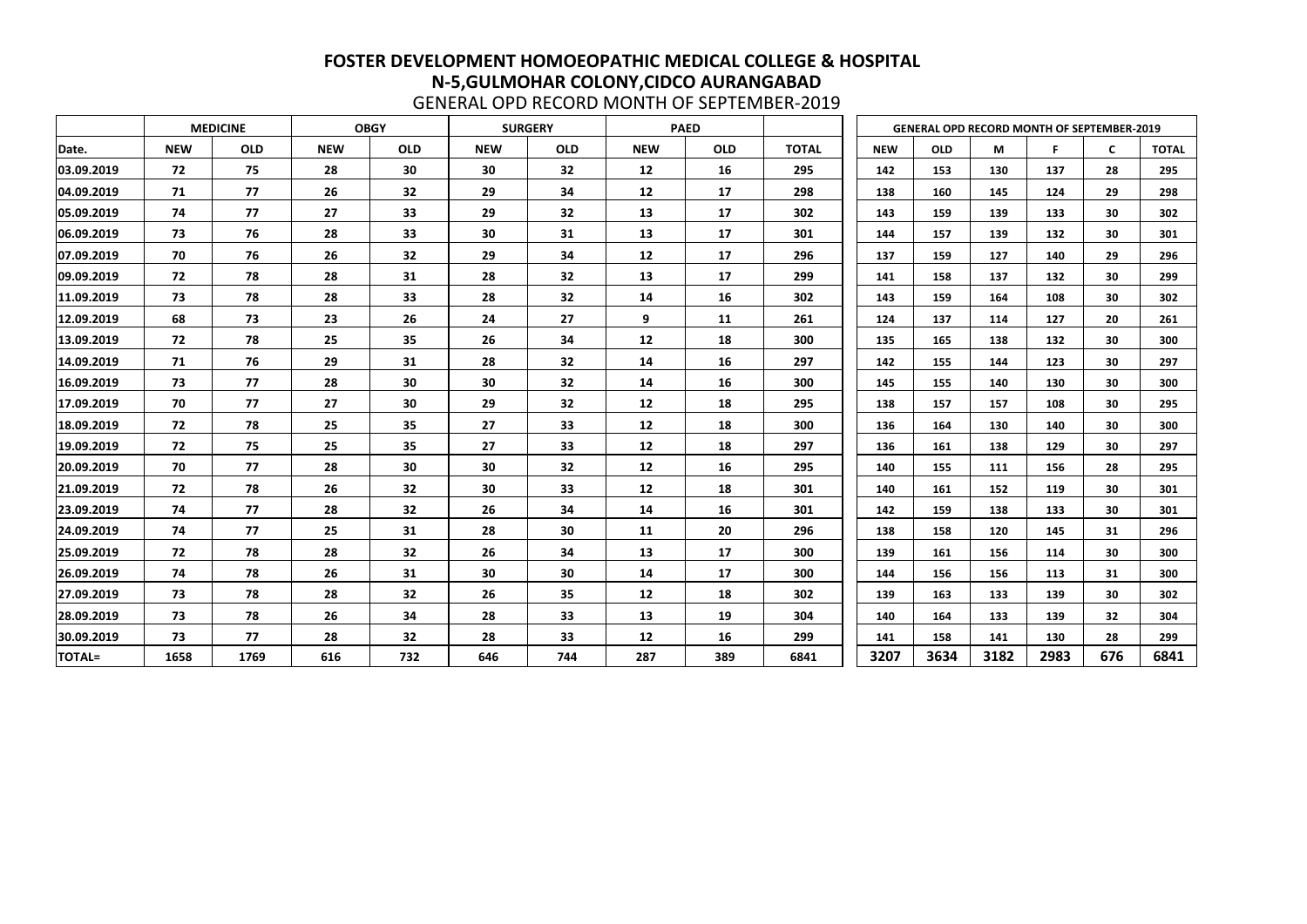|               |            | <b>MEDICINE</b> |            | <b>OBGY</b> |            | <b>SURGERY</b> |            | <b>PAED</b> |              |            |            |      | <b>GENERAL OPD RECORD MONTH OF OCTOBER-2019</b> |              |              |
|---------------|------------|-----------------|------------|-------------|------------|----------------|------------|-------------|--------------|------------|------------|------|-------------------------------------------------|--------------|--------------|
| Date.         | <b>NEW</b> | <b>OLD</b>      | <b>NEW</b> | <b>OLD</b>  | <b>NEW</b> | <b>OLD</b>     | <b>NEW</b> | <b>OLD</b>  | <b>TOTAL</b> | <b>NEW</b> | <b>OLD</b> | M    | F                                               | $\mathsf{C}$ | <b>TOTAL</b> |
| 01.10.2019    | 70         | 78              | 27         | 30          | 26         | 34             | 13         | 17          | 295          | 136        | 159        | 130  | 135                                             | 30           | 295          |
| 03.10.2019    | 75         | 76              | 27         | 32          | 29         | 32             | 13         | 17          | 301          | 144        | 157        | 159  | 112                                             | 30           | 301          |
| 04.10.2019    | 74         | 78              | 26         | 32          | 29         | 33             | 14         | 17          | 303          | 143        | 160        | 150  | 122                                             | 31           | 303          |
| 05.10.2019    | 72         | 76              | 25         | 35          | 28         | 32             | 12         | 16          | 296          | 137        | 159        | 143  | 125                                             | 28           | 296          |
| 07.10.2019    | 72         | 78              | 28         | 31          | 29         | 32             | 13         | 17          | 300          | 142        | 158        | 158  | 112                                             | 30           | 300          |
| 09.10.2019    | 73         | 76              | 29         | 30          | 28         | 32             | 13         | 17          | 298          | 143        | 155        | 136  | 132                                             | 30           | 298          |
| 10.10.2019    | 70         | 78              | 25         | 31          | 30         | 31             | 13         | 17          | 295          | 138        | 157        | 159  | 106                                             | 30           | 295          |
| 11.10.2019    | 74         | 77              | 29         | 31          | 28         | 32             | 13         | 17          | 301          | 144        | 157        | 162  | 109                                             | 30           | 301          |
| 12.10.2019    | 74         | 78              | 26         | 34          | 28         | 34             | 14         | 17          | 305          | 142        | 163        | 169  | 105                                             | 31           | 305          |
| 14.10.2019    | 72         | 76              | 28         | 30          | 27         | 33             | 14         | 17          | 297          | 141        | 156        | 156  | 110                                             | 31           | 297          |
| 15.10.2019    | 72         | 76              | 29         | 32          | 25         | 35             | 14         | 16          | 299          | 140        | 159        | 142  | 127                                             | 30           | 299          |
| 16.10.2019    | 72         | 76              | 27         | 33          | 28         | 32             | 13         | 15          | 296          | 140        | 156        | 146  | 122                                             | 28           | 296          |
| 17.10.2019    | 72         | 78              | 26         | 34          | 28         | 33             | 14         | 17          | 302          | 140        | 162        | 163  | 108                                             | 31           | 302          |
| 18.10.2019    | 73         | 77              | 28         | 32          | 23         | 37             | 12         | 18          | 300          | 136        | 164        | 165  | 105                                             | 30           | 300          |
| 19.10.2019    | 72         | 75              | 29         | 31          | 30         | 32             | 13         | 15          | 297          | 144        | 153        | 143  | 126                                             | 28           | 297          |
| 22.10.2019    | 73         | 76              | 25         | 34          | 27         | 33             | 14         | 16          | 298          | 139        | 159        | 136  | 132                                             | 30           | 298          |
| 23.10.2019    | 72         | 79              | 27         | 33          | 28         | 34             | 14         | 17          | 304          | 141        | 163        | 147  | 126                                             | 31           | 304          |
| 24.10.2019    | 73         | 77              | 28         | 33          | 28         | 32             | 14         | 16          | 301          | 143        | 158        | 162  | 109                                             | 30           | 301          |
| 25.10.2019    | 72         | 78              | 26         | 33          | 27         | 34             | 14         | 16          | 300          | 139        | 161        | 163  | 107                                             | 30           | 300          |
| 26.10.2019    | 72         | 78              | 28         | 32          | 29         | 31             | 14         | 16          | 300          | 143        | 157        | 149  | 121                                             | 30           | 300          |
| 30.10.2019    | 72         | 76              | 28         | 31          | 28         | 31             | 13         | 16          | 295          | 141        | 154        | 152  | 114                                             | 29           | 295          |
| 31.10.2019    | 74         | 77              | 29         | 32          | 29         | 32             | 14         | 16          | 303          | 146        | 157        | 157  | 116                                             | 30           | 303          |
| <b>TOTAL=</b> | 1595       | 1694            | 600        | 706         | 612        | 721            | 295        | 363         | 6586         | 3102       | 3484       | 3347 | 2581                                            | 658          | 6586         |

GENERAL OPD RECORD MONTH OF OCTOBER-2019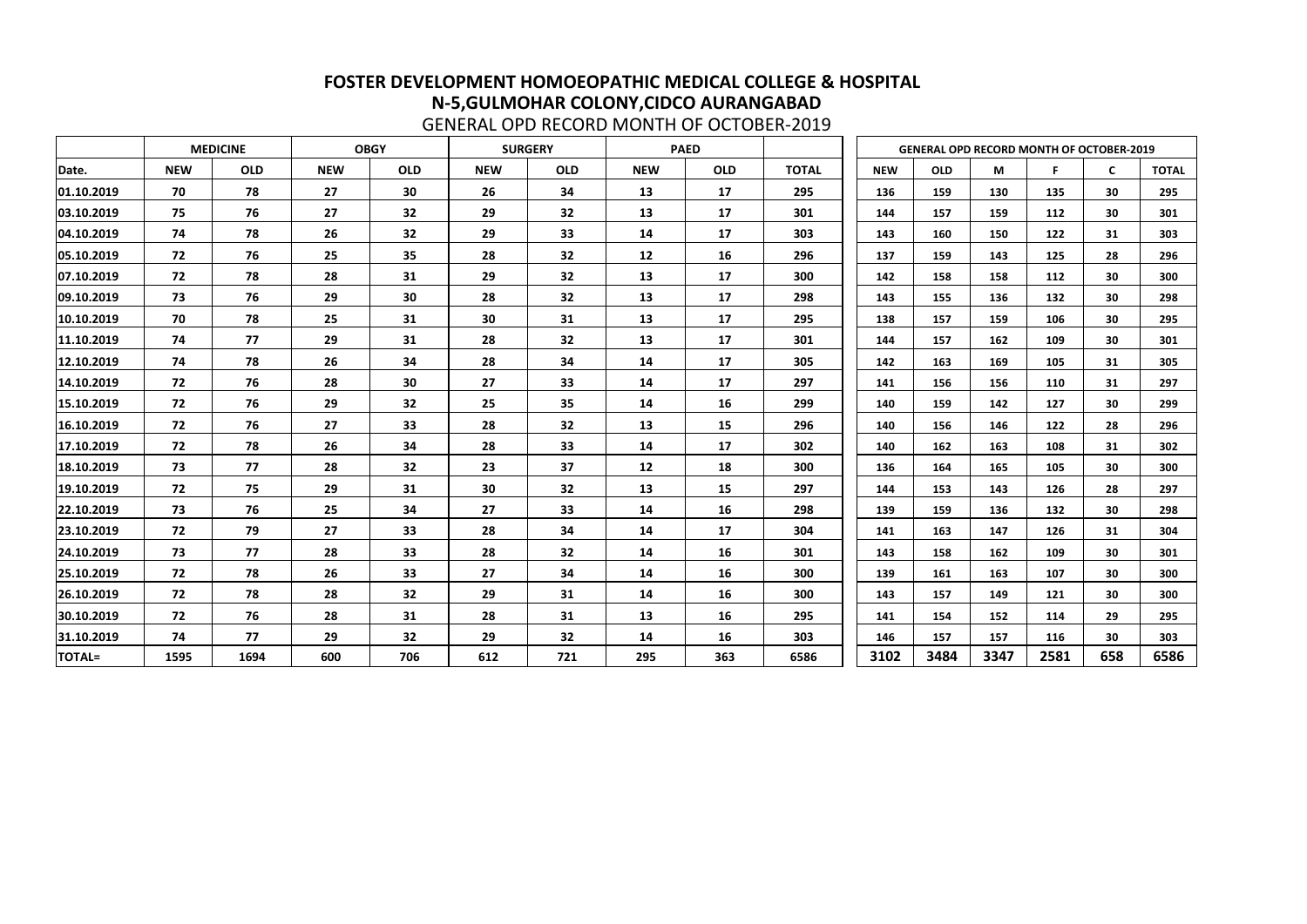|               |            | <b>MEDICINE</b> |            | <b>OBGY</b> |            | <b>SURGERY</b> |            | <b>PAED</b> |              |            | <b>GENERAL OPD RECORD MONTH OF NOVEMBER -2019</b> |      |      |     |              |
|---------------|------------|-----------------|------------|-------------|------------|----------------|------------|-------------|--------------|------------|---------------------------------------------------|------|------|-----|--------------|
| Date.         | <b>NEW</b> | <b>OLD</b>      | <b>NEW</b> | <b>OLD</b>  | <b>NEW</b> | <b>OLD</b>     | <b>NEW</b> | <b>OLD</b>  | <b>TOTAL</b> | <b>NEW</b> | <b>OLD</b>                                        | M    |      | C   | <b>TOTAL</b> |
| 01.11.2019    | 74         | 77              | 28         | 32          | 28         | 32             | 14         | 16          | 301          | 144        | 157                                               | 157  | 114  | 30  | 301          |
| 02.11.2019    | 72         | 80              | 27         | 33          | 33         | 28             | 14         | 17          | 304          | 146        | 158                                               | 167  | 106  | 31  | 304          |
| 04.11.2019    | 72         | 76              | 27         | 31          | 28         | 31             | 13         | 18          | 296          | 140        | 156                                               | 163  | 102  | 31  | 296          |
| 05.11.2019    | 73         | 76              | 27         | 31          | 28         | 31             | 14         | 17          | 297          | 142        | 155                                               | 155  | 111  | 31  | 297          |
| 06.11.2019    | 73         | 78              | 28         | 32          | 28         | 32             | 14         | 16          | 301          | 143        | 158                                               | 156  | 115  | 30  | 301          |
| 07.11.2019    | 73         | 75              | 28         | 31          | 28         | 31             | 14         | 15          | 295          | 143        | 152                                               | 148  | 118  | 29  | 295          |
| 08.11.2019    | 73         | 76              | 27         | 32          | 28         | 32             | 14         | 16          | 298          | 142        | 156                                               | 158  | 110  | 30  | 298          |
| 09.11.2019    | 73         | 78              | 29         | 31          | 29         | 32             | 13         | 17          | 302          | 144        | 158                                               | 169  | 103  | 30  | 302          |
| 11.11.2019    | 74         | 76              | 29         | 32          | 29         | 32             | 14         | 16          | 302          | 146        | 156                                               | 155  | 117  | 30  | 302          |
| 13.11.2019    | 72         | 76              | 28         | 30          | 29         | 30             | 14         | 16          | 295          | 143        | 152                                               | 169  | 96   | 30  | 295          |
| 14.11.2019    | 73         | 76              | 28         | 32          | 29         | 31             | 13         | 16          | 298          | 143        | 155                                               | 163  | 106  | 29  | 298          |
| 15.11.2019    | 75         | 76              | 29         | 31          | 30         | 31             | 15         | 16          | 303          | 149        | 154                                               | 144  | 128  | 31  | 303          |
| 16.11.2019    | 74         | 76              | 29         | 31          | 28         | 31             | 14         | 16          | 299          | 145        | 154                                               | 158  | 111  | 30  | 299          |
| 18.11.2019    | 71         | 78              | 26         | 32          | 27         | 33             | 12         | 18          | 297          | 136        | 161                                               | 115  | 152  | 30  | 297          |
| 19.11.2019    | 72         | 78              | 29         | 30          | 29         | 32             | 14         | 17          | 301          | 144        | 157                                               | 110  | 160  | 31  | 301          |
| 20.11.2019    | 71         | 78              | 25         | 34          | 26         | 34             | 13         | 17          | 298          | 135        | 163                                               | 166  | 102  | 30  | 298          |
| 21.11.2019    | 73         | 76              | 29         | 32          | 28         | 34             | 14         | 16          | 302          | 144        | 158                                               | 176  | 96   | 30  | 302          |
| 22.11.2019    | 72         | 76              | 26         | 32          | 27         | 33             | 13         | 17          | 296          | 138        | 158                                               | 148  | 118  | 30  | 296          |
| 23.11.2019    | 72         | 76              | 27         | 32          | 28         | 32             | 12         | 16          | 295          | 139        | 156                                               | 148  | 119  | 28  | 295          |
| 25.11.2019    | 72         | 78              | 26         | 33          | 27         | 34             | 13         | 17          | 300          | 138        | 162                                               | 160  | 110  | 30  | 300          |
| 26.11.2019    | 73         | 78              | 29         | 32          | 30         | 32             | 14         | 16          | 304          | 146        | 158                                               | 180  | 94   | 30  | 304          |
| 27.11.2019    | 71         | 78              | 26         | 32          | 27         | 33             | 14         | 17          | 298          | 138        | 160                                               | 189  | 78   | 31  | 298          |
| 28.11.2019    | 73         | 77              | 29         | 32          | 28         | 33             | 13         | 17          | 302          | 143        | 159                                               | 167  | 105  | 30  | 302          |
| 29.11.2019    | 69         | 78              | 26         | 32          | 27         | 33             | 14         | 16          | 295          | 136        | 159                                               | 150  | 115  | 30  | 295          |
| 30.11.2019    | 74         | 77              | 28         | 32          | 28         | 32             | 14         | 16          | 301          | 144        | 157                                               | 147  | 124  | 30  | 301          |
| <b>TOTAL=</b> | 1814       | 1924            | 690        | 794         | 707        | 799            | 340        | 412         | 7480         | 3551       | 3929                                              | 3918 | 2810 | 752 | 7480         |

GENERAL OPD RECORD MONTH OF NOVEMBER -2019